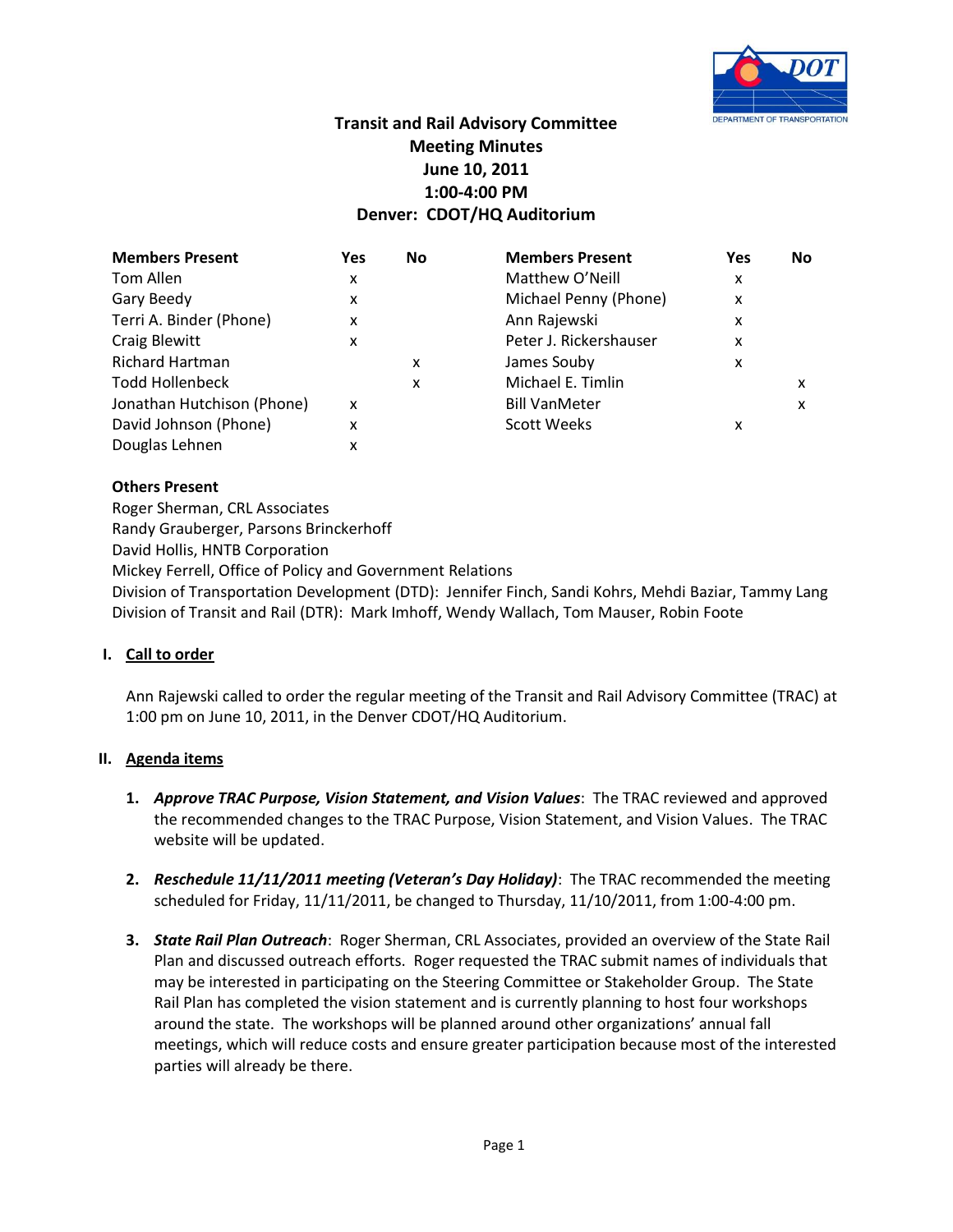- **4.** *STAC Update*: Todd Hollenbeck was out-of-state and unable to attend the meeting; Mark Imhoff provided the STAC update. Topics included federal and state updates. Mark mentioned feedback was received from the Connectivity Study that more inclusiveness and stakeholder outreach was recommended. The STAC also passed on recognition to Jennifer Finch and thanked her for getting STAC off the ground. Jennifer is retiring from CDOT the end of June.
- **5.** *Discretionary Grant Update-Prioritization*: Tom Mauser provided a draft White Paper dated 6/3/11, titled Recommended Criteria for Prioritization of Capital Projects to be Submitted by CDOT to the FTA in Response to Section 5309 Notices of Funding Availability. The White Paper was a recap of last month's discussion to draft a list of prioritization guidelines for FTA discretionary grants. CDOT had solicited input from STAC, TRAC, Transit and Intermodal Committee, and CASTA regarding the guidelines.

Tom presented a slide presentation on the key elements for prioritizing requests for FTA capital project funds. This presentation was also provided to the STAC. Tom clarified that the rural areas are required to apply for grants through the state DOT and urbanized areas can apply directly to FTA. The urbanized areas were given a chance to apply through CDOT; however, only Grand Junction chose to do so. Tom discussed the three established project types, which include Replacement Buses, Expansion Buses, and Facilities. Tom also discussed the criteria input, general scoring, and the selection process for the grant applications. General scoring includes a 10-point scoring mechanism that DTR developed and will use to prioritize the grant applications. Special considerations have also been included in the scoring mechanism. Five CDOT staff will review and score the applications: DTR (2); DTD (1); and Government Relations (1). The facilitator for the scoring process will be CASTA's consultant.

In reviewing the White Paper, Peter Rickershauser thought Criteria #2 should be moved to the top to reflect FTA's criteria. Tom responded that FTA's criteria would also be minimum threshold criteria; anyone not meeting them would not advance. Scott Weeks wanted to know if the TRAC was involved in scoring and selecting projects. Mark informed the TRAC they are done for now, but will offer the TRAC comments once the process is complete. Wendy Wallach suggested a summary be provided to the TRAC after the scoring is finalized and the list is prioritized. Ann also mentioned that CASTA will address local business plans and what makes a good business plan at the upcoming Fall CASTA Conference.

- **6.** *Discuss R2C2*: Tammy Lang provided a slide presentation on the Rail Relocation for Colorado Communities (R2C2) and the Colorado Rail Relocation Studies. Tammy discussed the history of rail relocation including the Eastern Plains Benefits and Impacts Analysis Study, R2C2 study objectives, public involvement, and study conclusions. The study conclusions included:
	- Public benefits from re-routing through freight rail traffic
	- Alignment "A" less expensive to construct and requires less new right-of-way
	- Alignment "B" offers more savings for re-routed coal trains
	- Issues remain to be resolved related to new rail bypass in Eastern Colorado
	- Form a Citizens Advisory Committee for future studies

CDOT made the decision after R2C2 to hold off on any future eastern plains bypass initiatives until after the State Rail Plan was finalized.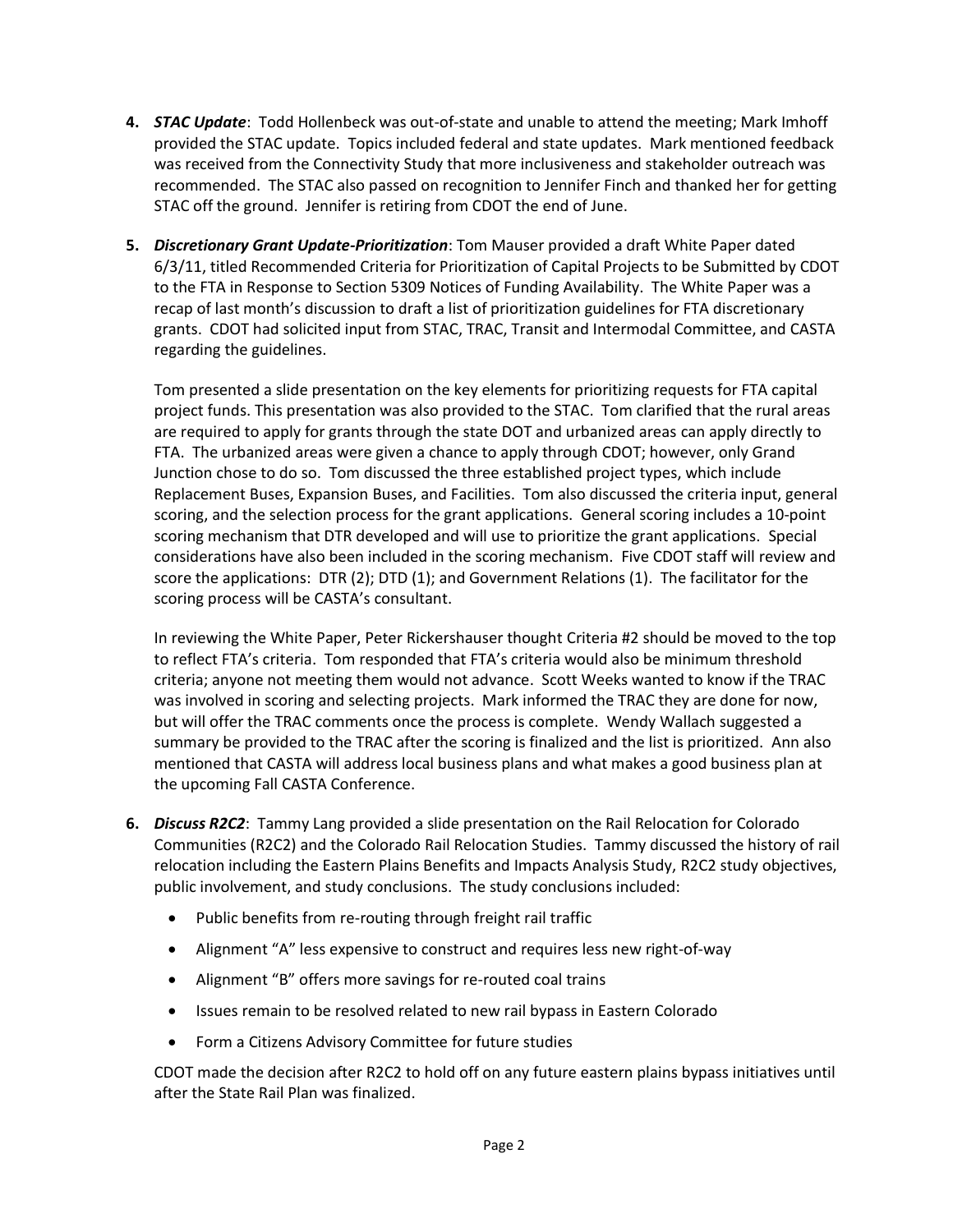Pete Rickershauser, former BNSF official, provided a brief overview on the history of the routes since the 1970s as those being the shortest, flattest, and straightest. Routes have increased from Wyoming to Texas due to the increase in coal. He indicated there were questions about whether to invest dollars into infrastructure given the uncertain future of burning coal. Pete also asked; "What is the long range goal to move coal through Colorado?" Jennifer Finch mentioned that a secondary benefit of moving coal cars is that it frees up existing track for passenger service.

Mark stated that CDOT should not be the driver of this project; however, if the railroads took the lead CDOT would facilitate the discussions. It was also mentioned that there was no capital investment funding for relocation at this time. Mark's thoughts were to get feedback from the consultant and CDOT staff.

Jim Souby asked; "What extent does the State Rail Plan drive the parties?" This should belong in the State Rail Plan because it has a lot of public issues. Mark stated that if you look at existing rail around the state, he does not feel there is enough and we need more rail capacity. There is no way we can do this now.

Pete's concept of high speed rail is putting passenger rail on current freight rail. Mark's thoughts are that high speed rail may not work with our current system; however, this is the beginning phase of all the studies.

Doug Lehnen stated he talked to people in Colorado Springs who say that rail in their downtown would be a problem. The final resolution would be to get a high speed option with a means of going out to the airport and not in town. Gary Beedy would like statewide buy-in and does not see the State Rail Plan as being the standing document. Mehdi Baziar stated the State Rail Plan is updated every 5 years. Pete stated that if any federal funding is needed, it must be in the State Rail Plan, because the freight railroad is not going to build this.

Wendy Wallach suggested using TRAC to make decisions and wanted to see performance measures included in the State Rail Plan. Mark requested continued dialogue on freight issues be included in TRAC meetings. The discussions turned to the TOWNER Line.

TOWNER Line: Tammy provided an update on the House Bill 1395 and the 122 miles of abandoned rail lines. In an effort to preserve the line, the State purchased the soon-to-be abandoned rail line from Union Pacific and the decision was to sell and/or lease the line for operation. The line is currently under a purchase/lease contract by Victorian & Southern Railroad (V&S) and if purchased CDOT is expected to receive \$9.4 million. The funds would then be deposited into the State Rail Bank, which currently has a zero balance, though the State could simply transfer the funds into the General Fund. Mark would need a plan to spend the funds once received so he asked what CDOT should be thinking about doing to use the funds

Terri Binder wanted to know whether CDOT had the "first-right" to buy if the line is abandoned. It does, but would have to pay an amount with interest, which would be about \$14 million. As to whether the funds can be applied to FASTER, the response was no. Medhi stated that CDOT has the "first-right" of refusal if the TOWNER Line is proposed for abandonment or scraped for its salvage value. Randy stated that abandoning the line will impact the Tennessee Pass. It was suggested that CDOT should look at salvaging the line. Mehdi informed the group that V&S plans to continue to operate the line.